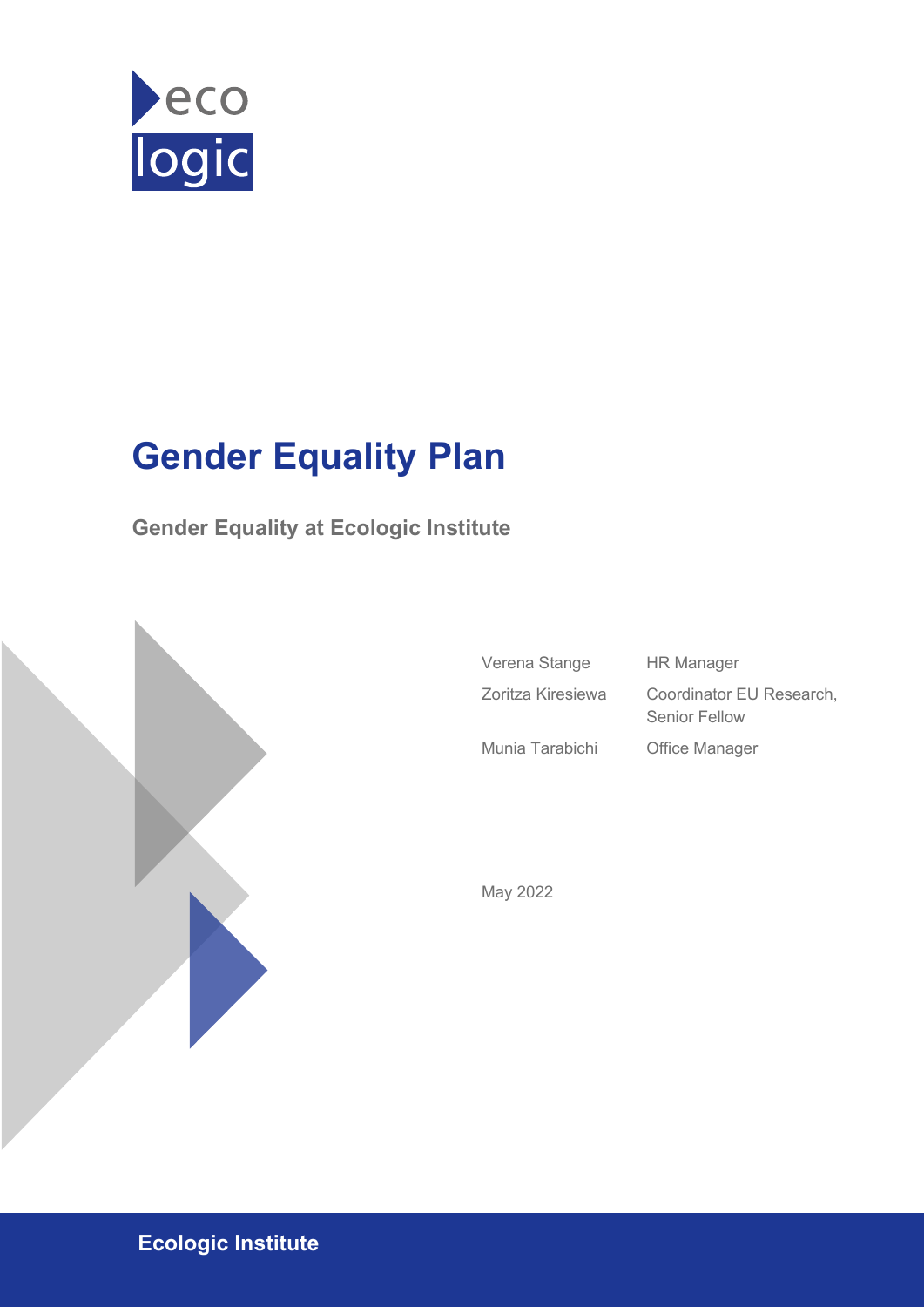### <span id="page-1-0"></span>**Contact**

Ecologic Institut gemeinnützige GmbH Pfalzburger Straße 43/44 10717 Berlin E-Mail: info@ecologic.eu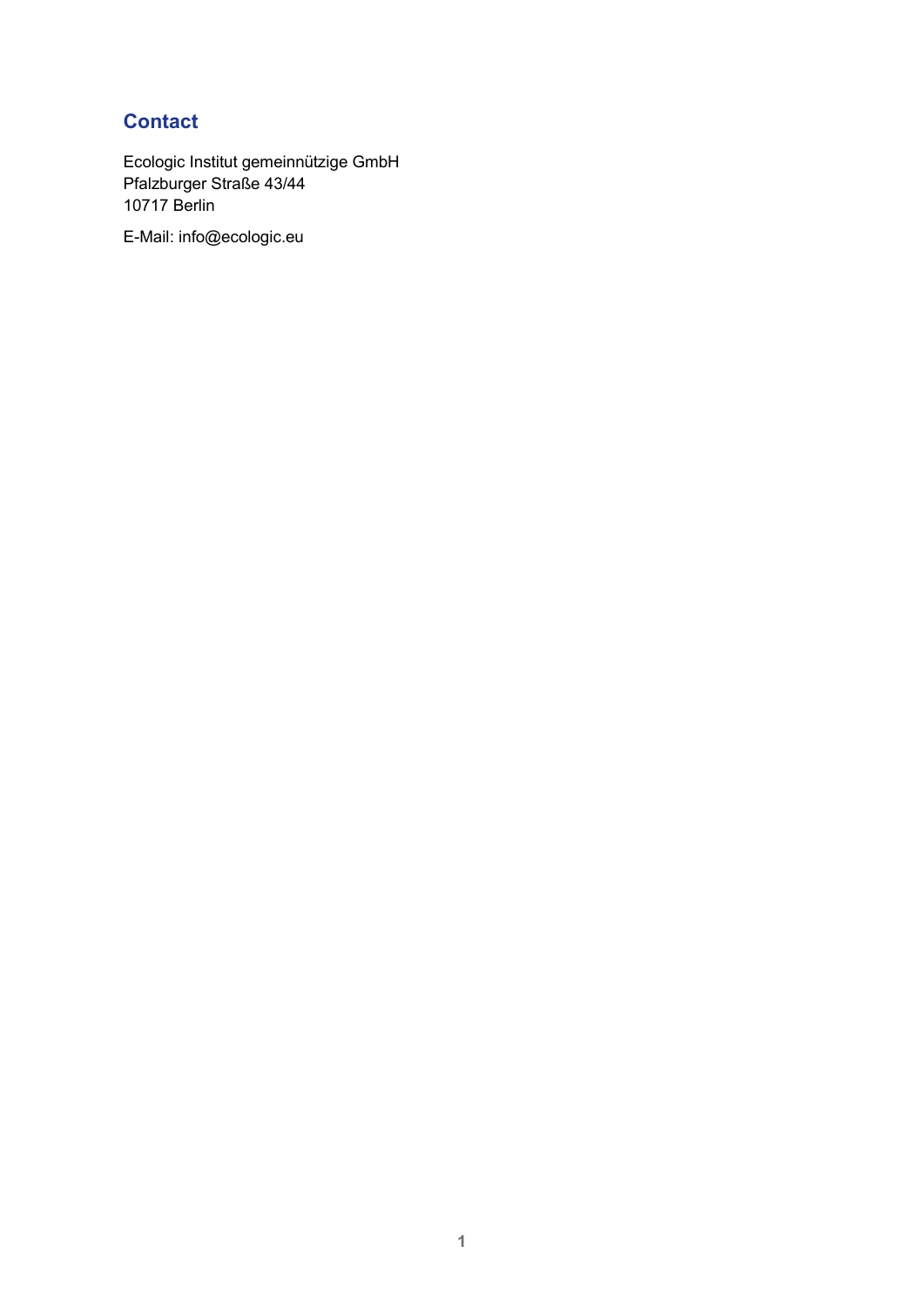### **Ecologic Institute:**

#### **Science and Research for a Sustainable World**

Ecologic Institute is an independent, academic think tank for environmental research and policy analysis. Since its founding in 1995, Ecologic Institute has been dedicated to improving environmental policy, sustainable development and policy practice. We strengthen the European and international dimensions in research, education and environmental policy discourse.

Our experts cover the entire spectrum of environmental policy, sustainable development and socio-ecological research. We are committed to mainstreaming environmental issues into other relevant policy areas. We research, support and evaluate political processes on the local, national, European and international levels, bringing together actors from academia, policy making and practice. The results are in-depth analyses and innovative recommendations. We are also committed to education and cooperate with different partners from across the globe including leading American and German universities.

Ecologic Institute is a private, not-for-profit think tank financed through its project work (download our statutes). Funders include the European Commission, the European Parliament, German Parliament, German ministries and agencies, civil society organizations and various foundations. Ecologic Institute operates without basic government funding. Donations are tax deductible.

Ecologic Institute is a member of the Ecological Research Network (Ecornet) and the think tank network Think Sustainable Europe.

With over 100 team members from over 20 countries, we are a diversity of stories and perspectives. Curious, responsible and engaged - we work for a future conducive to human thriving and environmental sustainability. Ecologic Institute is a work place where each person can contribute with passion in line with his or her greatest talents.

We aspire to be a family-friendly workplace where everyone has the opportunity to expand his or her capacities. Our individual professional development policies support our employees' personal and professional growth. Ecologic Institute's staff is employed in accordance with applicable statutory requirements on social security.

We regularly have the pleasure of hosting visiting fellows and scholars from all over the world and offer international internships. Ecologic Institute is proud to be recognized as a training center by the Chamber of Commerce and Industry in Berlin (IHK Berlin) and enriched by the bright young apprentices on our teams. We are also pleased about the commitment of young people who spend their voluntary ecological year with us. Legal trainees can spend their elective period with us and get to know the legal practice in a research institute and in politics.

For more information, please visit: **[www.ecologic.eu](http://www.ecologic.eu/)**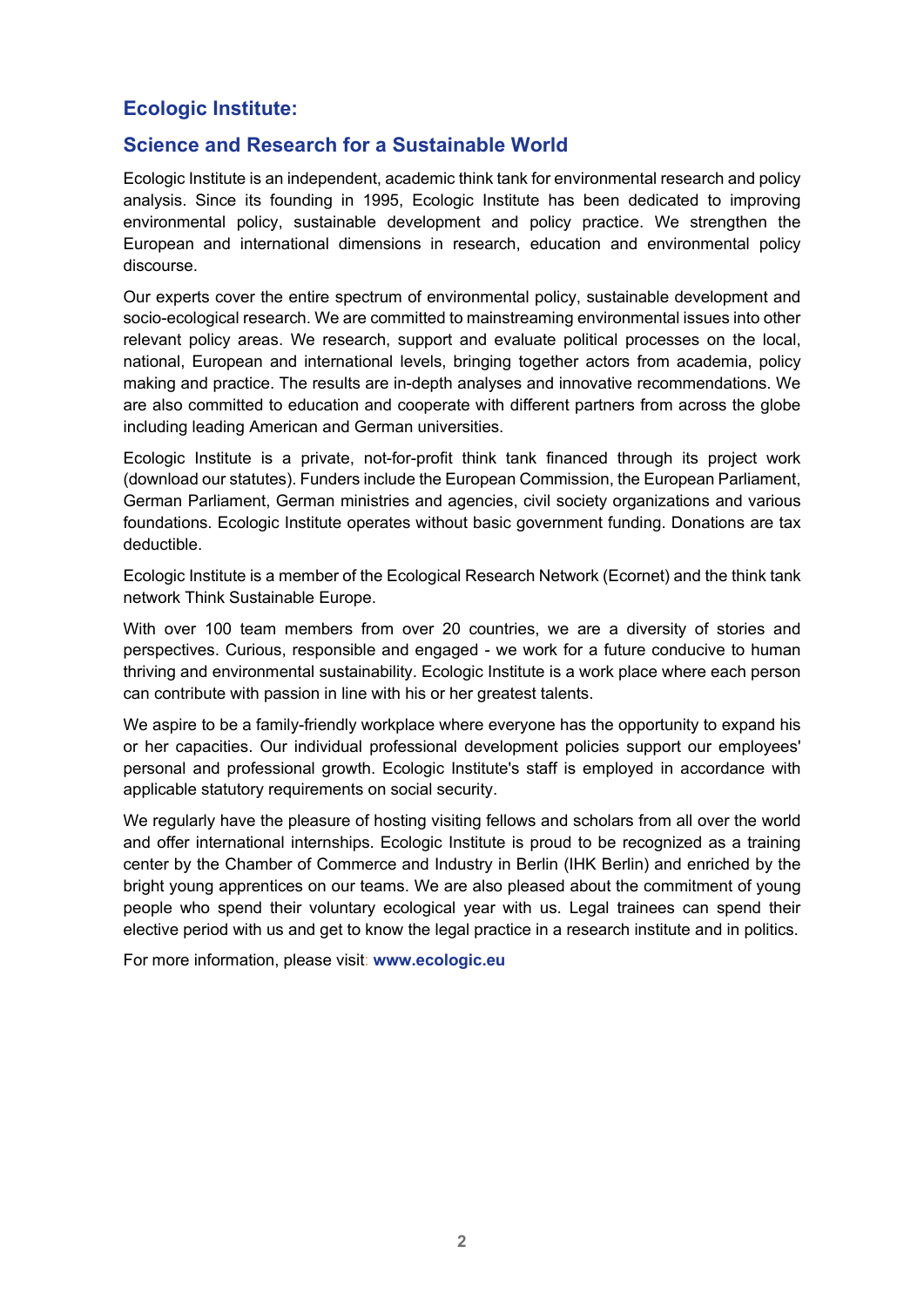### **Contents**

| $\overline{4}$ |                                                                         |  |
|----------------|-------------------------------------------------------------------------|--|
| 5 <sub>1</sub> | Integration of the gender dimension into research and teaching content8 |  |
|                |                                                                         |  |
| 7 <sup>7</sup> |                                                                         |  |
| 8              | Monitoring and evaluation of the steps taken and their effectiveness10  |  |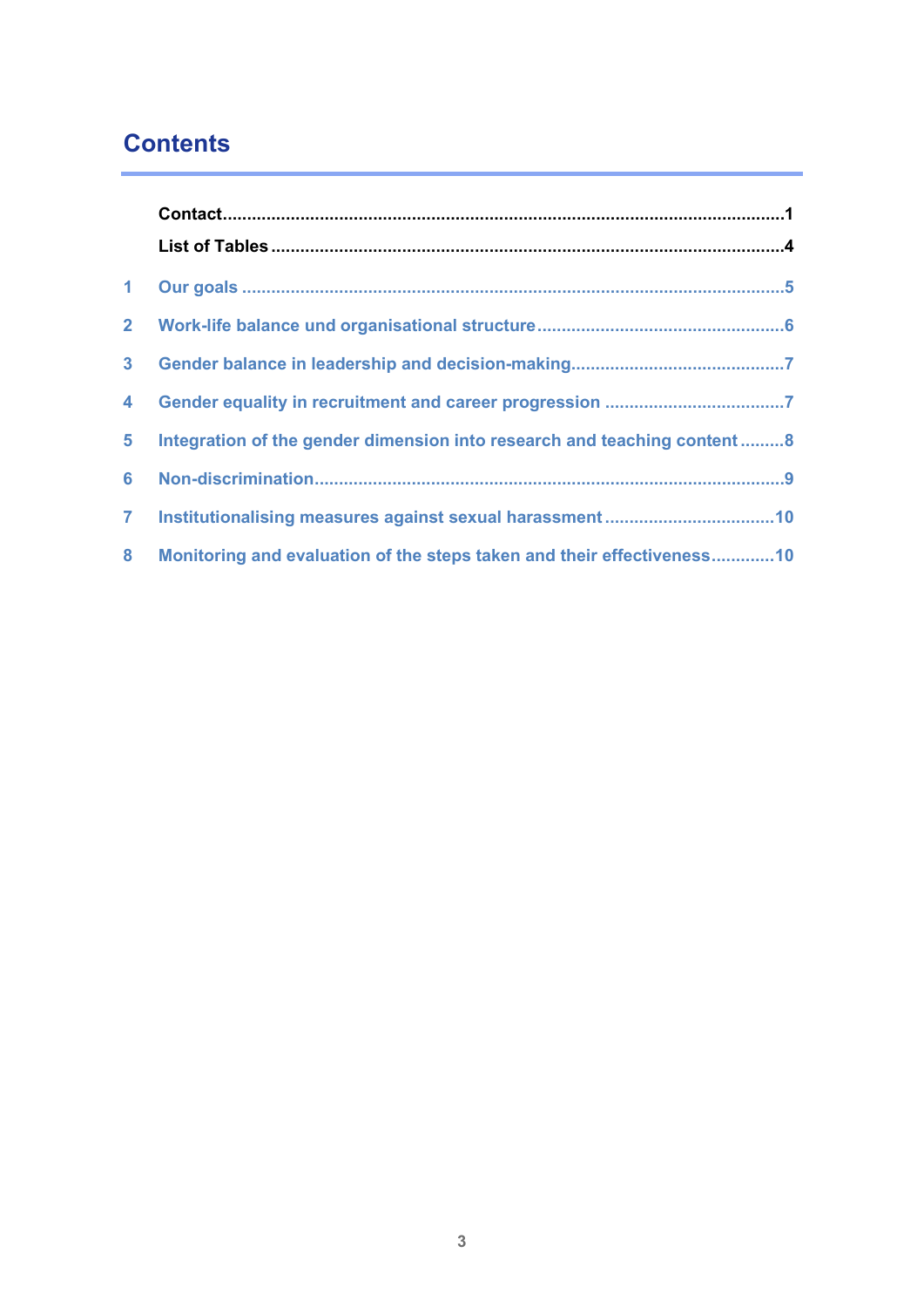### <span id="page-4-0"></span>**List of Tables**

| Table 4: Integration of the gender dimension into research and teaching content  8        |  |
|-------------------------------------------------------------------------------------------|--|
| Table 5: Measures to take discriminatory social structures into account in our research 9 |  |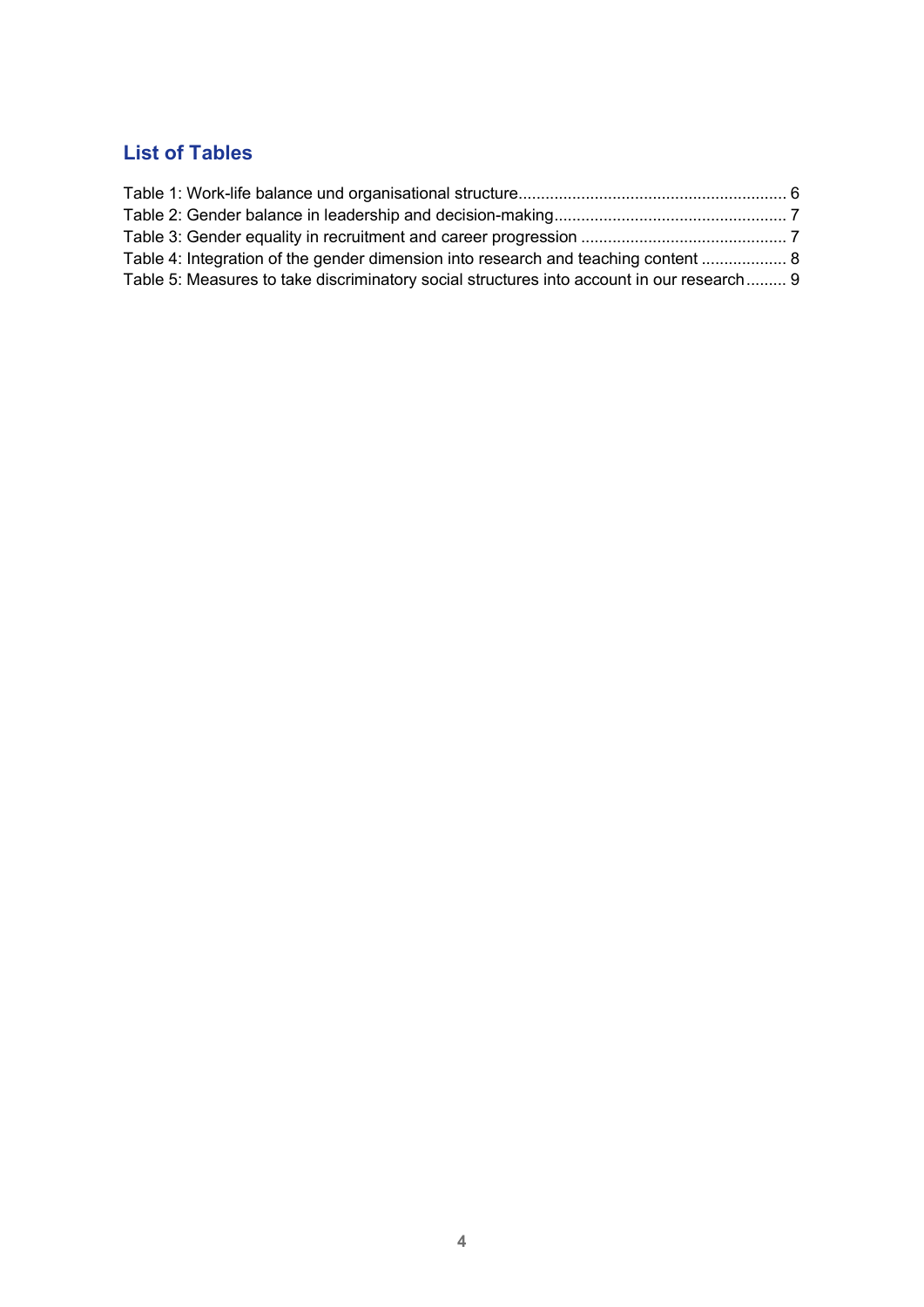### <span id="page-5-0"></span>**1 Our goals**

Ecologic Institute is proud of our commitment to gender equality when filling management positions. We are also pleased to be able to offer family-friendly working conditions. Ecologic Institute is aware of the responsibility and imperative to act in a gender-sensitive and nondiscriminatory way within our structures and in our research. It is an ongoing task that requires self-reflection, monitoring and action. These efforts and goals are discussed in the Gender Equality Plan presented below.

Horizon Europe is setting a new standard on the road to gender equality. Since such a major funding programme requires a Gender Equality Plan, professional and social equality receives an important boost. The Ecologic Institute team and I, as its director, are happy to support it.

Dr. Camilla Bausch, Scientific & Executive Director Berlin, May 2022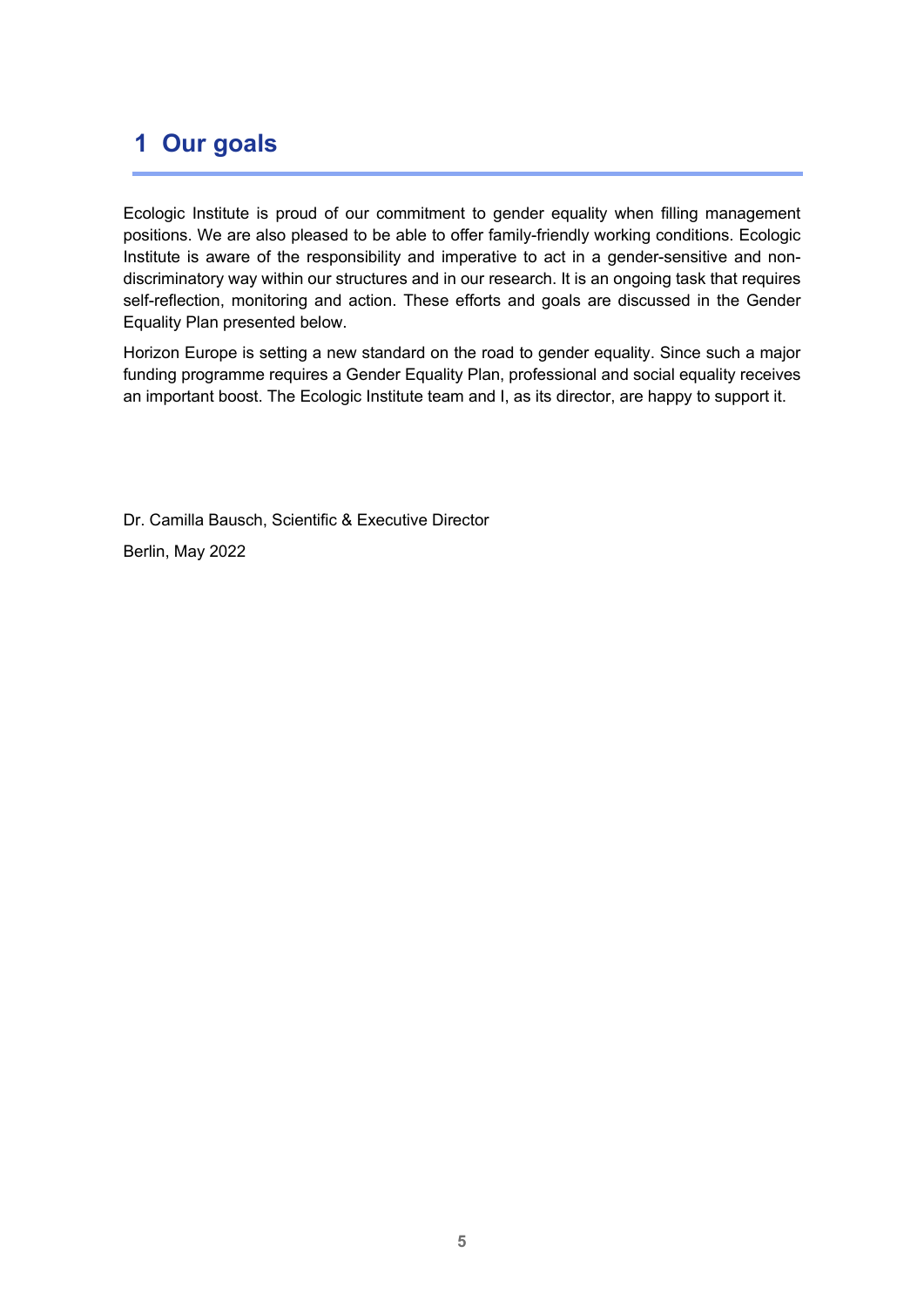### <span id="page-6-0"></span>**2 Work-life balance und organisational structure**

Ecologic Institute facilitates the harmonisation of private and professional life. A key factor in this regard is the design of the spatial and temporal working conditions. The Institute also cultivates and promotes an organisational culture that encourages exchange between staff members and thus provides an interdisciplinary space for reflection on the scientific work. We also place great value on providing opportunities for further personal development and for finding inspiration outside of the work context.

| Goal                                                             | <b>Measures</b>                                                                                         | <b>When/Who</b>                                                                                                                                                                                      | <b>Indicators</b>                                                                                                                                                      |
|------------------------------------------------------------------|---------------------------------------------------------------------------------------------------------|------------------------------------------------------------------------------------------------------------------------------------------------------------------------------------------------------|------------------------------------------------------------------------------------------------------------------------------------------------------------------------|
| <b>Reconciling private</b><br>life and work                      | Flexible management of<br>working time, taking into<br>account operational and<br>urgent personal needs | Everyday practice                                                                                                                                                                                    | The part-time ratio as<br>of 30.04.2022<br>(excluding students<br>and interns) was: 68%.<br>Adjustments to<br>contractual working<br>hours as required.<br>Monitoring. |
|                                                                  | Facilitating location-flexible<br>working within the context<br>of mobile working                       | Mobile working has been<br>an option for quite some<br>time. New rules are<br>currently being<br>developed and will be<br>introduced by 31<br>December 2022 at the<br>latest (HR is<br>responsible). | New rules for mobile<br>working are<br>communicated and<br>published within the<br>organisation.                                                                       |
| <b>Family-friendly</b><br>organisational<br>culture              | Financial assistance for<br>working days lost due to<br>sick children                                   | For a long time, Ecologic<br>Institute has paid 100%<br>of the salary for 10 days<br>of sick leave per child<br>(up to the age of 12),<br>going beyond the legal<br>obligations.                     | Continued payment of<br>wages for child sick<br>leave.                                                                                                                 |
| Organisational<br>culture that allows<br>exchange and<br>freedom | Enabling employees to<br>take a sabbatical following<br>consultation with HR                            | Sabbaticals are offered<br>and implemented for<br>long-term employees.<br>(HR is responsible)                                                                                                        | Allowing sabbaticals for<br>employees                                                                                                                                  |
|                                                                  | Designing a space concept<br>that promotes efficient<br>working and facilitates<br>interaction          | A space concept is<br>currently being<br>developed. It is<br>scheduled to be<br>available by 31.12.2022<br>(responsible:<br>HR/ORGA).                                                                | Space concept                                                                                                                                                          |
|                                                                  | Voluntary gatherings and<br>activities initiated and/or<br>supported by the Institute                   | Everyday practice                                                                                                                                                                                    | Offers for employees;<br>participation of<br>employees                                                                                                                 |

#### <span id="page-6-1"></span>**Table 1: Work-life balance und organisational structure**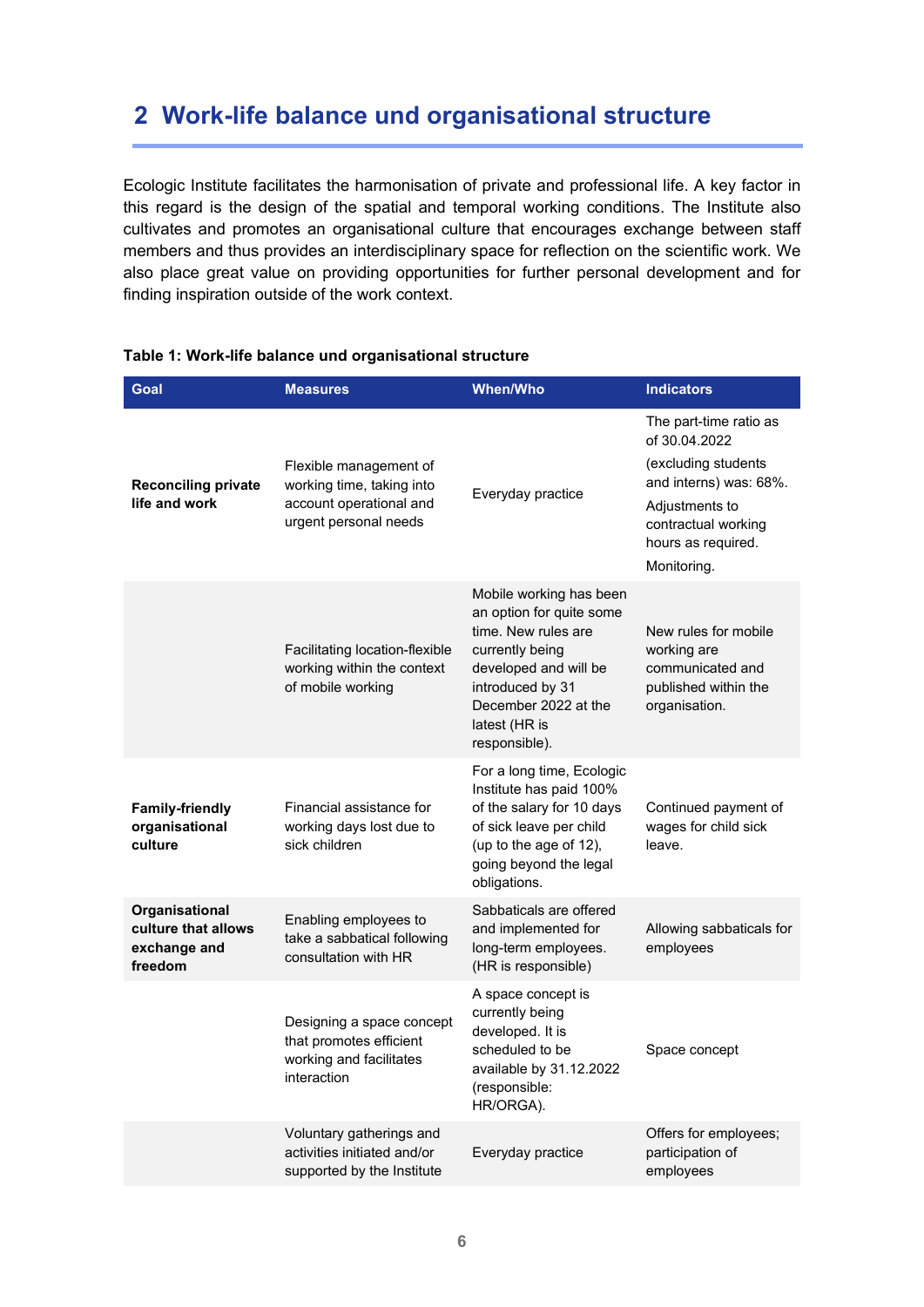### <span id="page-7-0"></span>**3 Gender balance in leadership and decision-making**

The Ecologic Institute is led by the Executive Director with the support of a steering group. The steering group currently consists of the director and six other managers. Of these, four are women and two are men. In projects and thematic areas, the employees take on leadership roles, with both men and women having a formative influence on the outcome of the work.

#### <span id="page-7-2"></span>**Table 2: Gender balance in leadership and decision-making**

| Goal                                                       | <b>Measures</b>                                                                                     | <b>When/Who</b>                             | <b>Indicators</b>                                                       |
|------------------------------------------------------------|-----------------------------------------------------------------------------------------------------|---------------------------------------------|-------------------------------------------------------------------------|
| Gender-equitable<br>staffing of<br>managerial<br>positions | At present, leadership<br>positions are largely<br>equally staffed. Only<br>monitoring is required. | On 1 January each year<br>(responsible: HR) | Monitoring gender<br>equality in the filling of<br>management positions |

### <span id="page-7-1"></span>**4 Gender equality in recruitment and career progression**

In light of the broad gender parity at Ecologic Institute, both in the workforce and in filling management positions, there is currently no need for action in this regard. We support career development, for example through skill enhancement (further education, training, etc.). General offers as well as offers geared to individual needs are available. In addition, the researchers are supported by a designated contact person, who also reflects on development opportunities. These are examples of the spaces designed to promote individual development. The individualised nature of the approach allows for the different needs of men and women to be taken into account.

#### **Goal Measures When/Who Indicators Maintaining gender equity in the workforce and when filling managerial positions** Regular monitoring; support structures; skill enhancement Everyday practice Monitoring on 1 January each year; Skill Enhancement (responsible: HR) Monitoring; skill enhancement opportunities

#### <span id="page-7-3"></span>**Table 3: Gender equality in recruitment and career progression**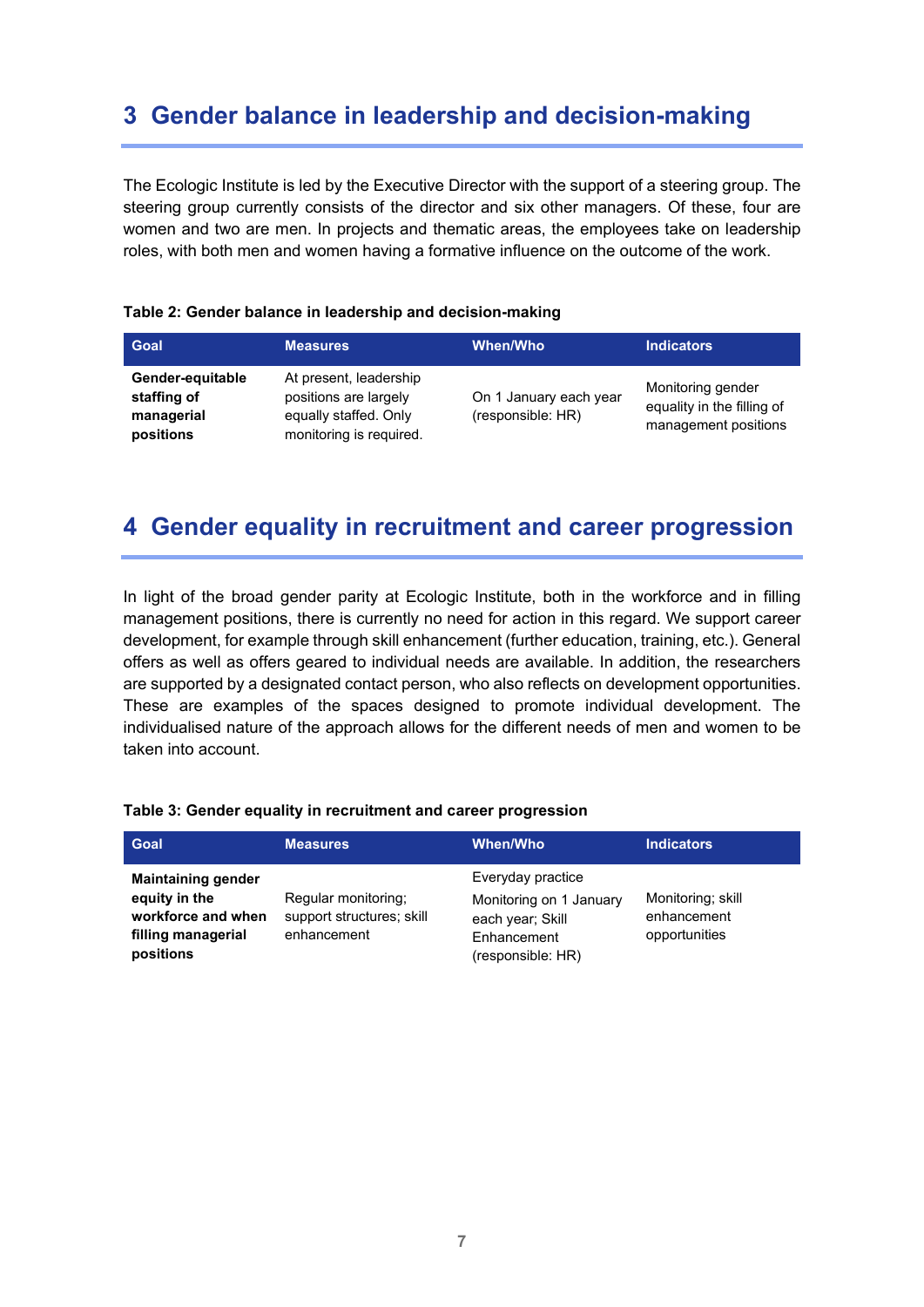### <span id="page-8-0"></span>**5 Integration of the gender dimension into research and teaching content**

Gender issues can affect environmental policy and research, thereby also affecting Ecologic Institute's research practice. A better understanding of the needs, behaviours and attitudes of different genders can be an important aspect of research projects and can increase the accuracy of the results and recommendations.

| Goal                                                             | <b>Measures</b>                                                                                                                                                                                                                                                                                       | <b>When/Who</b>                                                               | <b>Indicators</b>                                                                                                   |
|------------------------------------------------------------------|-------------------------------------------------------------------------------------------------------------------------------------------------------------------------------------------------------------------------------------------------------------------------------------------------------|-------------------------------------------------------------------------------|---------------------------------------------------------------------------------------------------------------------|
| Integration of<br>gender aspects into<br>the research<br>process | Issues can be identified<br>that need to be addressed<br>in projects, e.g.:<br>Are women and men<br>affected differently?<br>What role might different<br>patterns of action and<br>needs of men and women<br>play?<br>If and how such questions<br>become relevant depends<br>on the research topic. | When: During project<br>design and<br>implementation<br>Who: Scientific staff | <b>Employees reflecting</b><br>on gender-specific<br>aspects in research<br>projects                                |
|                                                                  | Appointments to advisory<br>boards, panels, discussion<br>groups, etc. taking gender<br>aspects into account.                                                                                                                                                                                         | Who: All employees                                                            | Advisory boards/event<br>concepts led by<br>Ecologic Institute in<br>which attention was<br>paid to gender equality |
| Gender-neutral<br>language in<br>publications                    | Editorial quality control to<br>avoid reinforcing<br>stereotypes and using<br>gender-sensitive language<br>in Ecologic Institute<br>research and activities.                                                                                                                                          | Who: All employees who<br>publish                                             | Use gender-neutral<br>language in<br>publications                                                                   |
| Gender-neutral<br>language in surveys<br>and interviews          | Using gender-neutral<br>language in Questionnaires<br>and interview guides                                                                                                                                                                                                                            | When: During project<br>implementation<br>Who: Scientific staff               | Gender-neutral<br>language in<br>questionnaires and<br>interview guides                                             |

#### <span id="page-8-1"></span>**Table 4: Integration of the gender dimension into research and teaching content**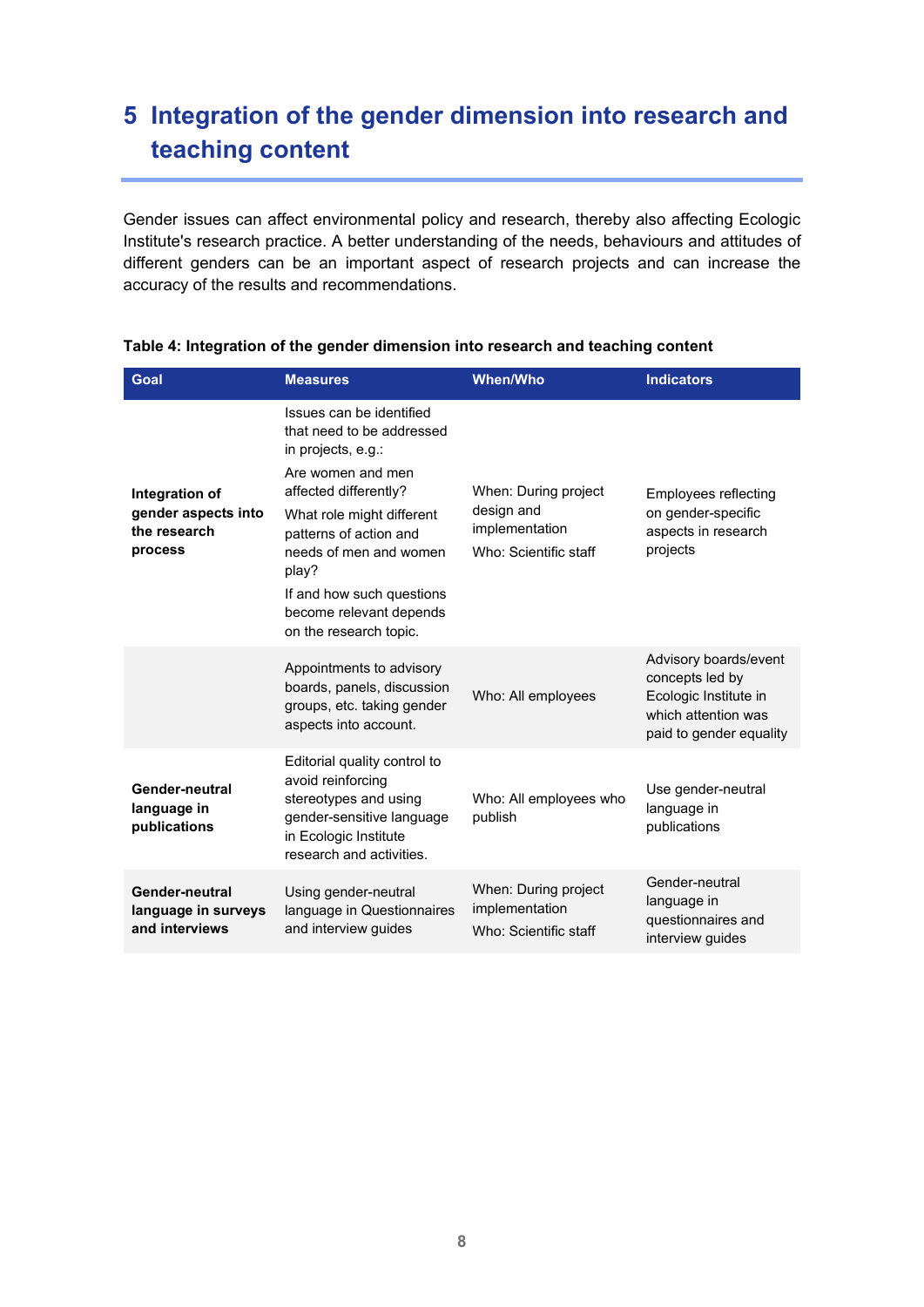### <span id="page-9-0"></span>**6 Non-discrimination**

Issues of inequality and unequal treatment extend far beyond gender justice. Inequalities can manifest themselves in terms of different social and economic aspects, e.g. income, ethnicity, age, disability, religion. Environmental damage as well as environmental protection measures affect social groups differently. This results in major social issues, tasks and challenges. As a pioneer of transdisciplinary socio-ecological research, Ecologic Institute also illuminates the social dimensions of environmental policy issues in its work and strives to make a positive contribution in this thematic field within the scope of its possibilities. It further contributes to creating spaces of encounter that promote cross-cultural and cross-border dialogue through various mechanisms, such as international fellowships, international study tours and an international staff.

| Goal                                                                                     | <b>Measures</b>                                                                                                                                                                                             | <b>When/Who</b>                                           | <b>Indicators</b>                                                                         |
|------------------------------------------------------------------------------------------|-------------------------------------------------------------------------------------------------------------------------------------------------------------------------------------------------------------|-----------------------------------------------------------|-------------------------------------------------------------------------------------------|
| <b>Awareness of</b><br>discriminatory<br>social structures<br>within our own work        | Training and exchange<br>formats at the Institute on<br>the topic of discrimination<br>to raise awareness<br>regarding discriminatory<br>practices and possibilities<br>for discrimination-free<br>research | Everyday practice<br>(responsible: HR-Team)               | Conduct training and<br>exchange formats on<br>the topic                                  |
|                                                                                          | Discussion and<br>identification of best<br>practices for our research<br>to counteract possible<br>discrimination                                                                                          | Ongoing process<br>(responsible: HR-Team)                 | Exchange formats and<br>information on the<br>intranet                                    |
| <b>Stakeholder</b><br>involvement in the<br>research process                             | Involvement of relevant<br>stakeholder groups in<br>transdisciplinary research<br>projects                                                                                                                  | Everyday practice<br>(responsible: Scientific<br>Staff)   | Involvement of diverse<br>stakeholder groups in<br>transdisciplinary<br>research projects |
| <b>Cooperation with</b><br>partners in the<br><b>Global South</b>                        | Appropriate involvement of<br>partner organisations from<br>the Global South in our<br>project applications and<br>project work                                                                             | Everyday practice<br>(responsible: Scientific<br>Staff)   | Projects with partner<br>organisations from the<br><b>Global South</b>                    |
| Non-discriminatory<br><b>HR</b> work                                                     | Sensitivity in recruiting and<br>personnel management                                                                                                                                                       | Everyday practice<br>(responsible: HR)                    | e.g. appropriate design<br>of recruitment<br>processes                                    |
| <b>Facilitating</b><br>international<br>encounters to<br>promote mutual<br>understanding | Offers such as Fellowships,<br>Study Tours et al.                                                                                                                                                           | Everyday practice<br>(responsible: HR and<br>Events Team) | <b>International Fellows</b><br>and Study Tours<br>organized                              |
|                                                                                          | <b>International Team</b>                                                                                                                                                                                   | Everyday practice<br>(responsible: HR)                    | Diversity of<br>nationalities in the<br>workforce                                         |

#### <span id="page-9-1"></span>**Table 5: Measures to take discriminatory social structures into account in our research**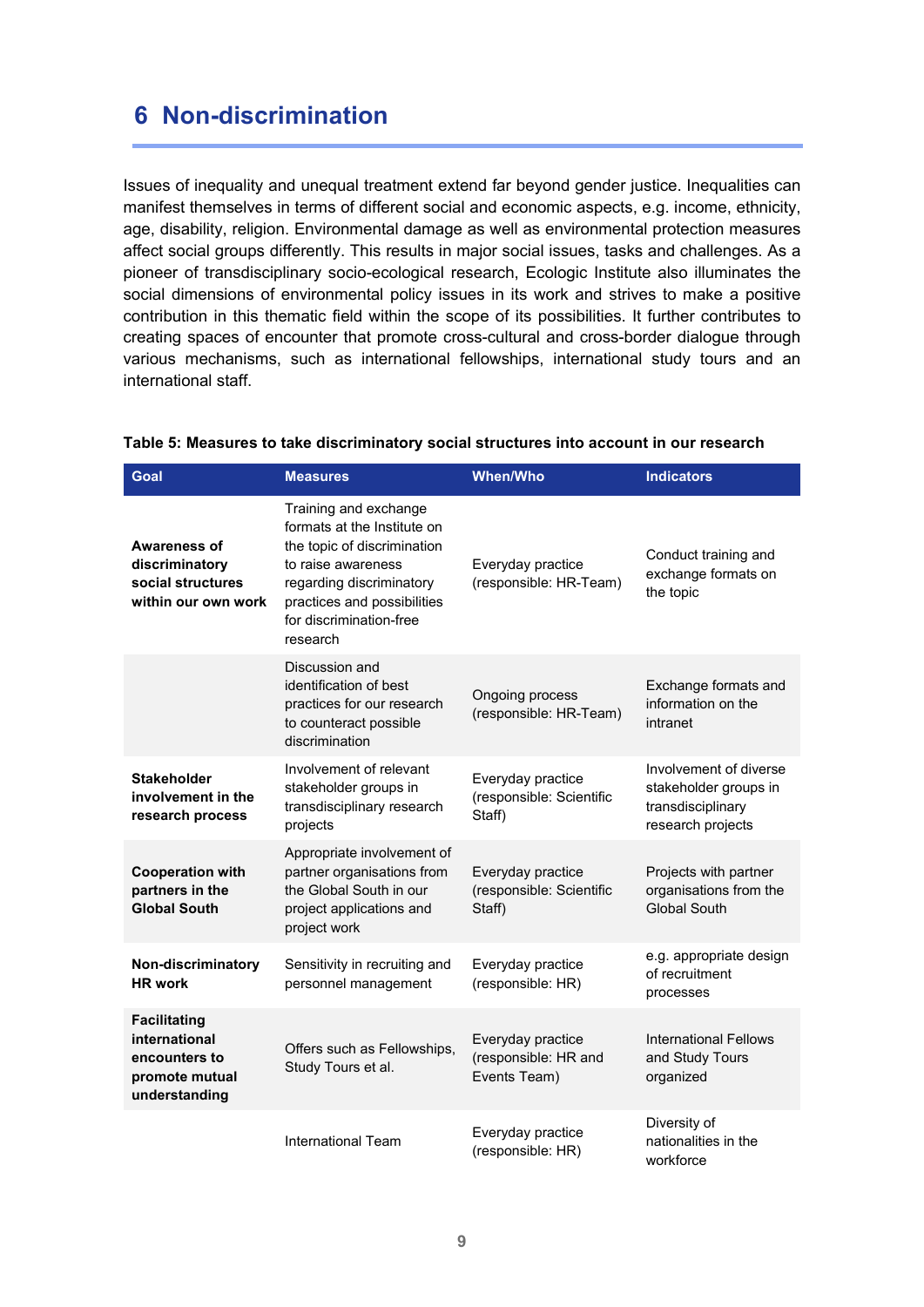### <span id="page-10-0"></span>**7 Institutionalising measures against sexual harassment**

Ecologic Institute has appointed a contact person for employees to turn to if they feel they are being sexually harassed at work.

The names of the contact persons and the procedure to follow in the event of sexual harassment in the workplace as well as further information on this topic are available to all employees on the intranet page.

## <span id="page-10-1"></span>**8 Monitoring and evaluation of the steps taken and their effectiveness**

So far, the results of monitoring, e.g. on gender-equitable staffing of positions, show that Ecologic Institute is very successful in this area. Many of the measures outlined are already common practice at Ecologic Institute. There is, nevertheless, always room for improvement. For instance, some of the measures mentioned are still under development or revision. As the measures are within the responsibility of different teams, a differentiated approach to monitoring and evaluation is appropriate. At present, for example, the HR team regularly analyses and evaluates gender equity in leadership positions and, if necessary, takes measures to support gender equity in this area.